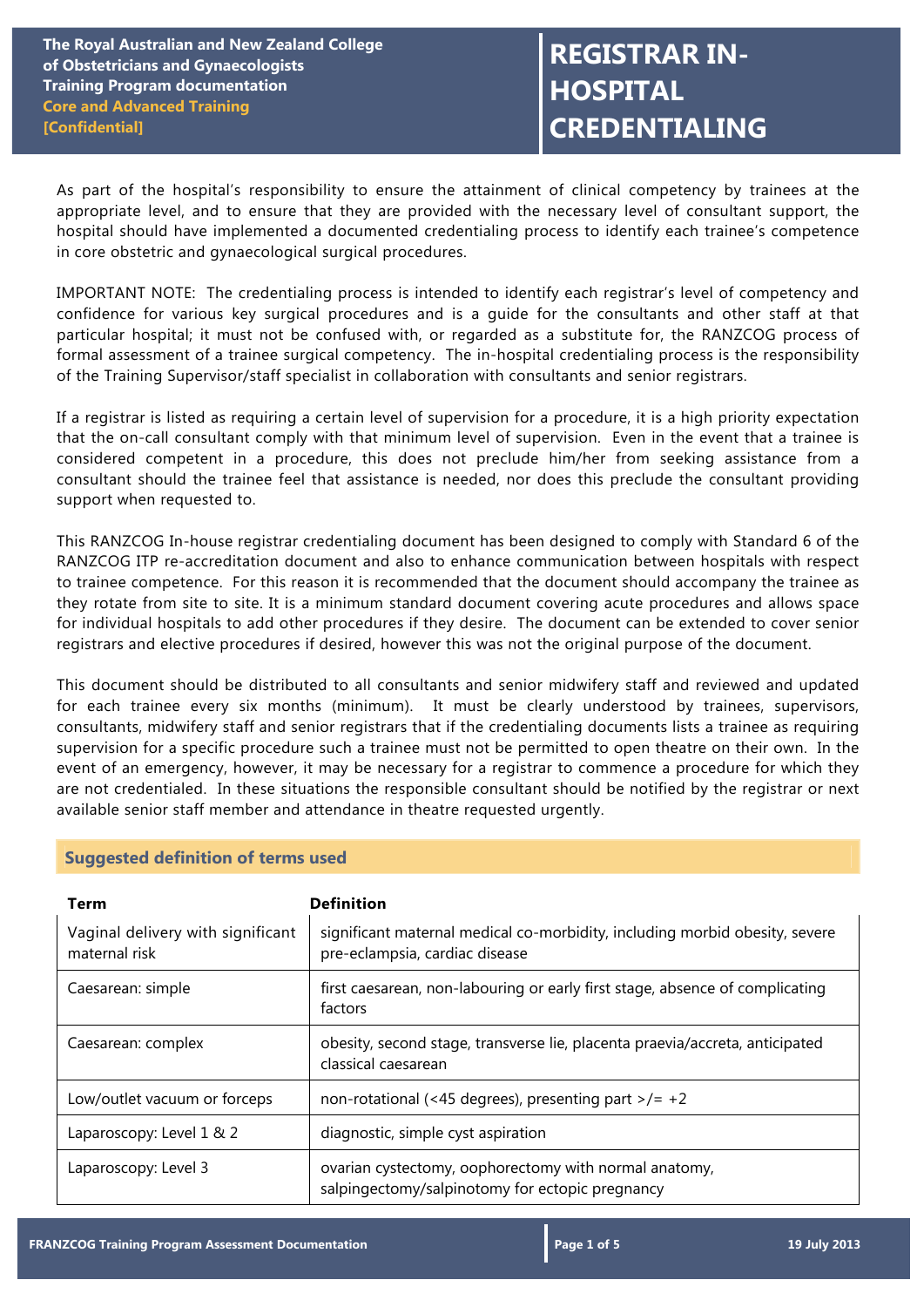## **Obstetrics**

### **Full name**

| Period covered |  |    |  | <b>Levels of supervision</b>                                    |
|----------------|--|----|--|-----------------------------------------------------------------|
| From           |  | Τo |  | Level 1: In room/OT<br>Level 2: On Site<br>Level 3: Not on site |

| <b>Year of</b><br>training                               |  |  |  |  |  |
|----------------------------------------------------------|--|--|--|--|--|
| Vaginal<br>delivery with<br>significant<br>maternal risk |  |  |  |  |  |
| Vaginal Breech                                           |  |  |  |  |  |
| Vaginal Multiple                                         |  |  |  |  |  |
| Forceps:<br>Low/outlet                                   |  |  |  |  |  |
| Forceps: mid<br>cavity/rotational                        |  |  |  |  |  |
| Vacuum:<br>Low/outlet                                    |  |  |  |  |  |
| Vacuum: mid<br>cavity/rotational                         |  |  |  |  |  |
| LSCS: simple                                             |  |  |  |  |  |
| LSCS: complex                                            |  |  |  |  |  |
| <b>Manual</b><br>Removal<br>Placenta                     |  |  |  |  |  |
| <b>EUA PPH &gt;</b><br>1000ml                            |  |  |  |  |  |
| $3^{\text{rd}}$ or $4^{\text{th}}$<br><b>Degree Tear</b> |  |  |  |  |  |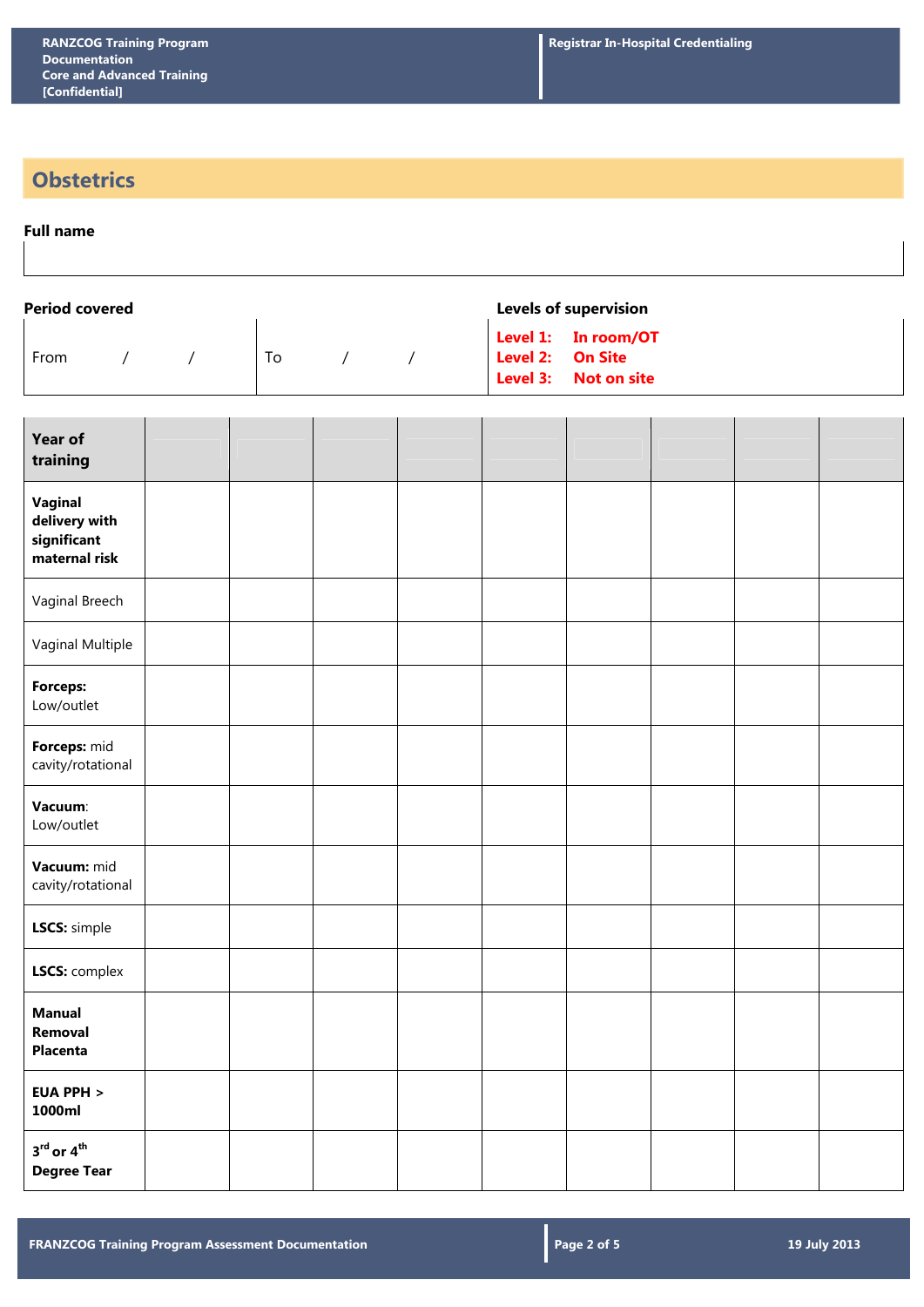## **Gynaecology**

### **Full name**

| <b>Period covered</b> |  |  |    |  |  | <b>Levels of supervision</b>                                    |  |  |
|-----------------------|--|--|----|--|--|-----------------------------------------------------------------|--|--|
| From                  |  |  | Τo |  |  | Level 1: In room/OT<br>Level 2: On Site<br>Level 3: Not on site |  |  |

| Year of<br>training                  |  |  |  |  |  |
|--------------------------------------|--|--|--|--|--|
| D&C                                  |  |  |  |  |  |
| <b>D &amp; C:</b><br>Post-partum     |  |  |  |  |  |
| <b>Abscess</b><br>management         |  |  |  |  |  |
| Hysteroscopy                         |  |  |  |  |  |
| Laparoscopy:<br><b>Level 1&amp;2</b> |  |  |  |  |  |
| Laparoscopy:<br>Level 3              |  |  |  |  |  |
| Laparotomy:<br>Ectopic               |  |  |  |  |  |
| Laparotomy:<br>Other                 |  |  |  |  |  |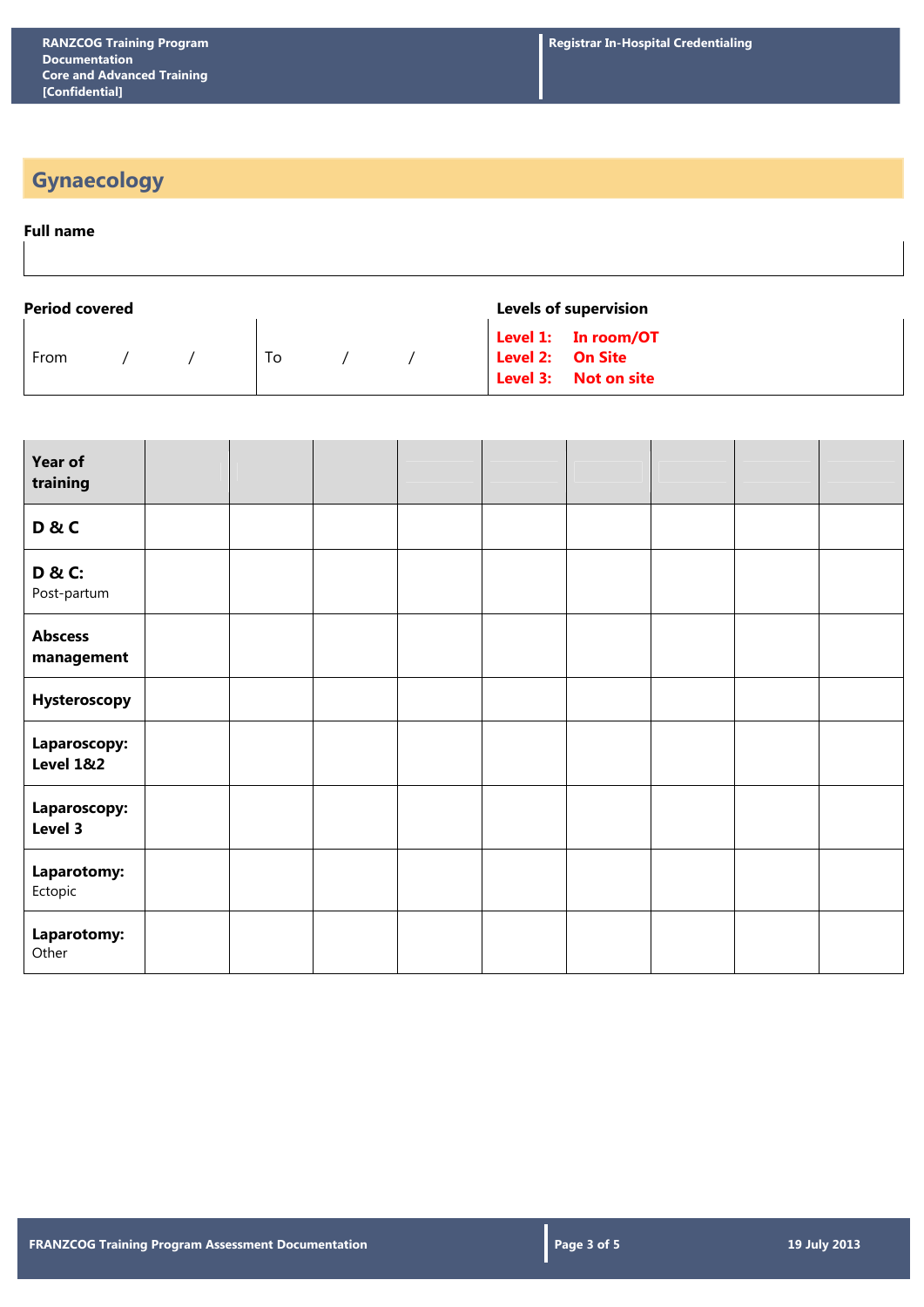**Obstetrics ASSESSMENT FORM** 

| <b>Full name</b> | <b>Year of training</b> |
|------------------|-------------------------|
|                  |                         |

### **Training Supervisor name**

| <b>Period covered</b><br><b>Levels of supervision</b> |  |  |    |  |  |  |                                                                 |
|-------------------------------------------------------|--|--|----|--|--|--|-----------------------------------------------------------------|
| From                                                  |  |  | To |  |  |  | Level 1: In room/OT<br>Level 2: On Site<br>Level 3: Not on site |

|                                                           | <b>Self assessment</b> | <b>Supervisor</b><br>assessment | <b>Agreed assessment</b> |
|-----------------------------------------------------------|------------------------|---------------------------------|--------------------------|
| <b>Vaginal delivery with</b><br>significant maternal risk |                        |                                 |                          |
| Vaginal Breech                                            |                        |                                 |                          |
| Vaginal Multiple                                          |                        |                                 |                          |
| Forceps: Low/outlet                                       |                        |                                 |                          |
| Forceps: mid<br>cavity/rotational                         |                        |                                 |                          |
| Vacuum: Low/outlet                                        |                        |                                 |                          |
| Vacuum: mid<br>cavity/rotational                          |                        |                                 |                          |
| LSCS: simple                                              |                        |                                 |                          |
| <b>LSCS: complex</b>                                      |                        |                                 |                          |
| <b>Manual Removal Placenta</b>                            |                        |                                 |                          |
| <b>EUA PPH &gt; 1000ml</b>                                |                        |                                 |                          |
| 3rd or 4 <sup>th</sup> Degree Tear                        |                        |                                 |                          |

**Trainee signature Community Community Community Community Community Community Community Community Community Community Community Community Community Community Community Community Community Community Community Community Com** 

/ /